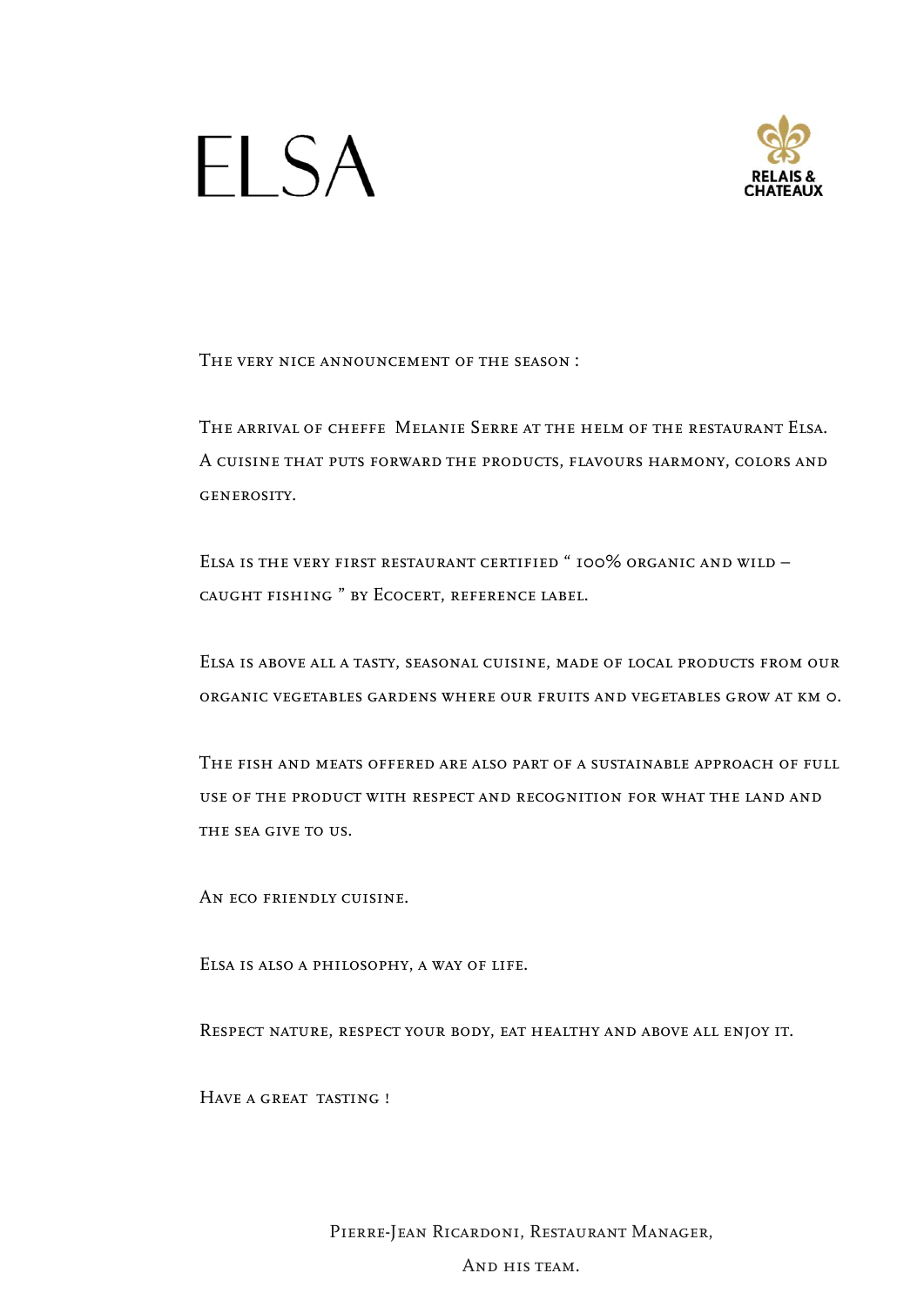

| 17 T T                                                                                                |          |  |
|-------------------------------------------------------------------------------------------------------|----------|--|
| STARTERS                                                                                              |          |  |
|                                                                                                       |          |  |
|                                                                                                       |          |  |
| FROM THE EARTH                                                                                        |          |  |
| CARROT WITH CUMIN, CARROT TOP PESTO,<br>ORANGE AND GINGER FRESH JUICE $\mathcal{V}(\Theta)$           | $25 \in$ |  |
| FRENCH BEANS IN A LIGHT SPICY BROTH,<br>BOILED EGG WITH FRIED GARLIC SLIVERS $\circledast \mathbb{V}$ | $25 \in$ |  |
|                                                                                                       |          |  |
| FROM THE SEA                                                                                          |          |  |

| FRENCH BEANS IN A LIGHT SPICY BROTH.                    |  |
|---------------------------------------------------------|--|
| BOILED EGG WITH FRIED GARLIC SLIVERS $(\%) \sqrt[p]{ }$ |  |



| FROM THE EARTH                                                                                                           |                   |
|--------------------------------------------------------------------------------------------------------------------------|-------------------|
| CARROT WITH CUMIN, CARROT TOP PESTO,<br>ORANGE AND GINGER FRESH JUICE $\mathbb{V}(\Theta)$                               | $25 \in$          |
| FRENCH BEANS IN A LIGHT SPICY BROTH,<br>BOILED EGG WITH FRIED GARLIC SLIVERS $\circledast\mathbb{V}$                     | $25 \in$          |
| FROM THE SEA                                                                                                             |                   |
| SEMI-COOKED MACKEREL, FENNEL CREAM AND CRISP SALAD,<br>LEMON AND TURMERIC VINAIGRETTE                                    | $28 \text{ } \in$ |
| BLUE LOBSTER PASTILLA STYLE, BISQUE SPICED WITH CITRUS ZEST,<br>YOUNG SHOOTS                                             | $75 \in$          |
| SEA BREAM CEVICHE,<br>NECTARINE, RED ONIONS AND FRESH HERB JUICE (1)                                                     | 58€               |
|                                                                                                                          |                   |
|                                                                                                                          |                   |
| <b>SLUTEN FREE</b><br>$\mathbb V$ VEGETERIAN<br>$\Theta$ OLEAGINOUS                                                      |                   |
| OUR SOMMELIER IS AT YOUR DISPOSAL TO OFFER A SELECTION OF WINES BY THE GLASS IN<br>ORDER TO ENHANCE ALL OF THESE DISHES. |                   |
|                                                                                                                          |                   |



Our sommelier is at your disposal to offer a selection of wines by the glass in order to enhance all of these dishes. The SAND FRESH HERB JUICE (C)  $\sim$  58 C<br>
Tegeterian (C) Gluten Free (C) Oleaginous<br>
Ter is at your disposal to offer a selection of wines by the glass in<br>
ORDER TO ENHANCE ALL OF THESE DISHES.<br>
Taxes and service included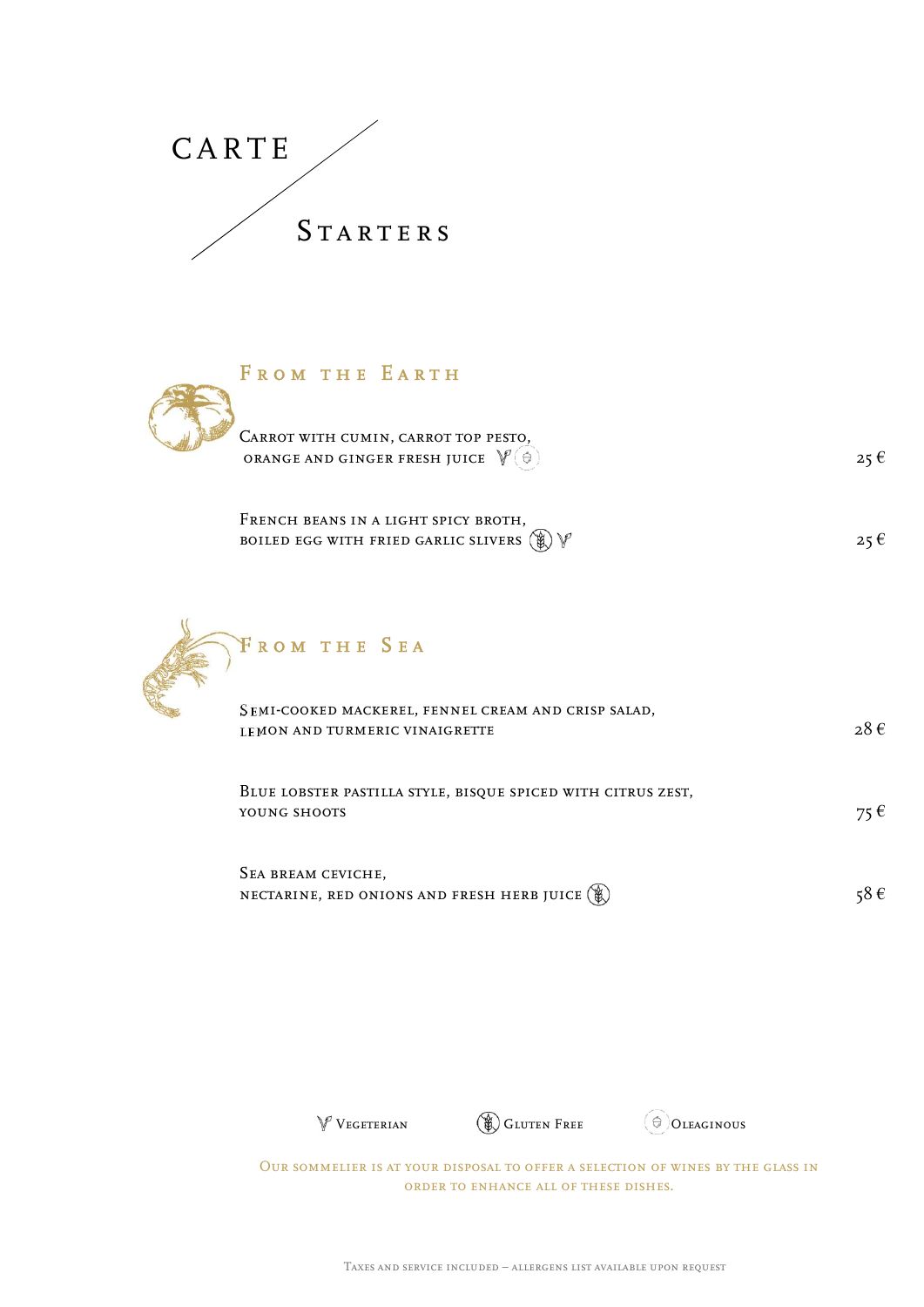



| CARTE                                                                                                        |                                                                      |            |                   |
|--------------------------------------------------------------------------------------------------------------|----------------------------------------------------------------------|------------|-------------------|
|                                                                                                              |                                                                      |            |                   |
| TO FOLLOW                                                                                                    |                                                                      |            |                   |
| FROM THE LAND TO THE SEA                                                                                     |                                                                      |            |                   |
| RISOTTO WITH SMOKED CHILLI, RAW AND COOKED VEGETABLES<br>ZUCCHINI FLOWER TEMPURA $\circledast$ $\mathscr{V}$ |                                                                      |            | $42 \epsilon$     |
| RAVIOLI FLOWER, IODIZED TOMATO JUICE,<br>SCORPION FISH FRICASSEE AND BLACK OLIVE SHAVINGS                    |                                                                      |            | 56€               |
| FROM THE FARM                                                                                                |                                                                      |            |                   |
| PORK RIBS LACQUERED WITH SOY, SESAME AND CEBETTE,<br>SPINACH SHOOTS FROM AGERBOL GARDEN                      |                                                                      |            | $42 \text{ } \in$ |
| BEEF TENDERLOIN MARINATED WITH SWEET SPICES,<br>BEET CURRY AND GRILLED SPRING ONIONS                         |                                                                      |            | 58€               |
| FROM THE SEA                                                                                                 |                                                                      |            |                   |
| JOHN DORY BOURRIDE STYLE, ZUCCHINI, BEANS, SAVORY AND OLIVE OIL                                              |                                                                      |            | $75 \in$          |
| MEDITERRANEAN RED MULLET, POTATO GNOCCHIS, PEPPERED ARUGULA,<br>BLACK GARLIC CONDIMENT                       |                                                                      |            | 65 $\epsilon$     |
| LOCAL AND DAILY FISH TO SHARE, FOR TWO PICPLE,<br>GRILLED VEGETABLES AND VIRGIN SAUCE<br>PRICE PER PERSON    |                                                                      |            | $85\varepsilon$   |
| $\mathbb V$ VEGETERIAN                                                                                       | <b>SLUTEN FREE</b>                                                   | OLEAGINOUS |                   |
| OUR SOMMELIER IS AT YOUR DISPOSAL TO OFFER A SELECTION OF WINES BY THE GLASS IN                              | ORDER TO ENHANCE ALL OF THESE DISHES.                                |            |                   |
|                                                                                                              | TAXES AND SERVICE INCLUDED $-$ ALLERGENS LIST AVAILABLE UPON REQUEST |            |                   |
|                                                                                                              |                                                                      |            |                   |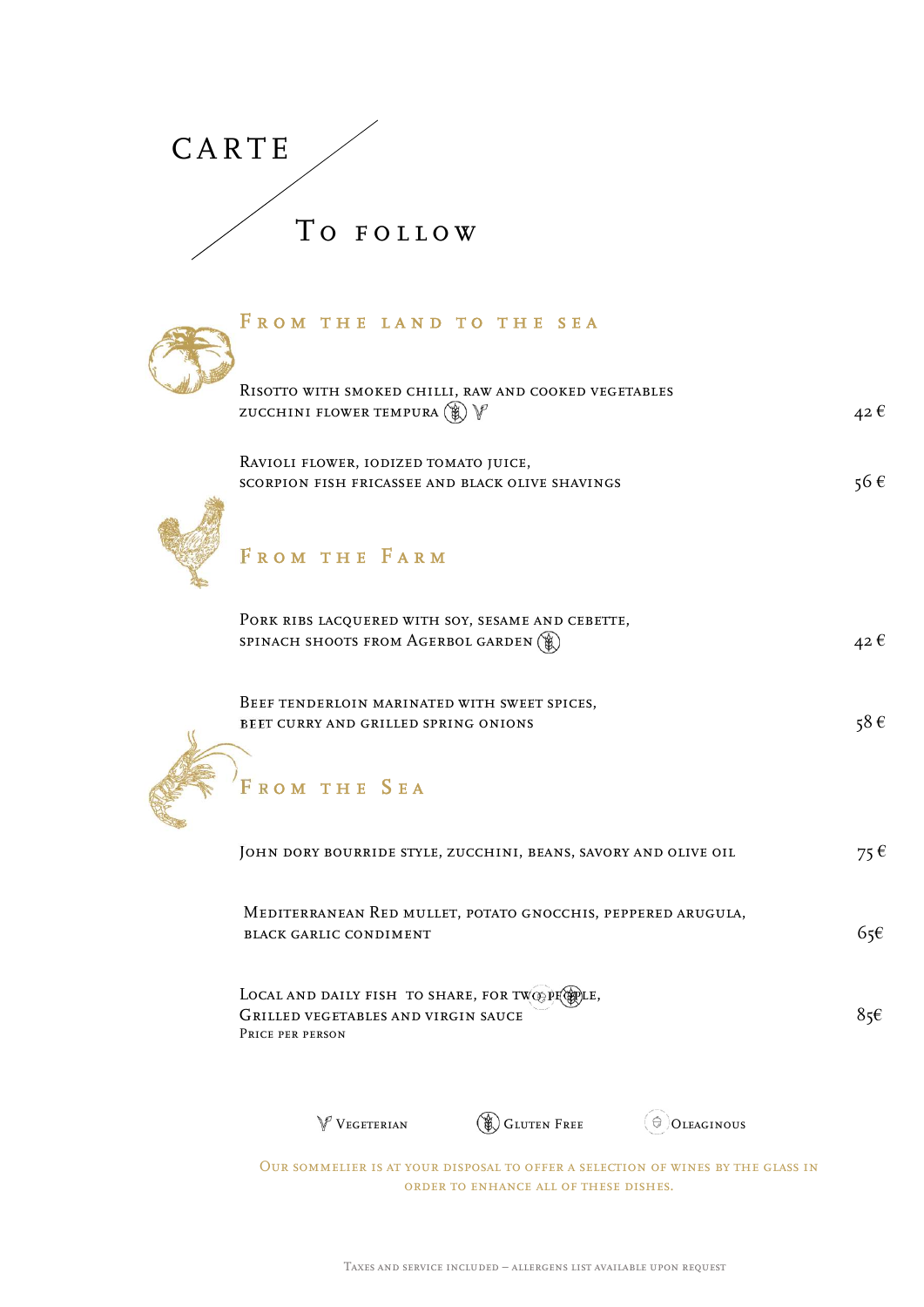CARTE<br>SWEETNESS S W E E T N E S S



| RTE                                                                                                                              |          |  |
|----------------------------------------------------------------------------------------------------------------------------------|----------|--|
| <b>SWEETNESS</b>                                                                                                                 |          |  |
|                                                                                                                                  |          |  |
| CANDIED PEACHES, PUFF PASTRY AND BASIL CHANTILLY,<br>YELLOW PEACH SORBET                                                         | $26 \in$ |  |
| BABA, ROSE WHIPPED CREAM, CANDIED RHUBARB<br>AND PETALS INFUSION                                                                 | $28 \in$ |  |
| VACHERIN WITH RED FRUITS, BLACK PEPPER MERINGUE<br>STRAWBERRY SORBET AND VERBENA $\left(\bigoplus_{i=1}^{n} \binom{m}{i}\right)$ | $27 \in$ |  |
| CHOCOLATE - HAZELNUT CREAMY CRUMBLE,<br>PRALINE AND PARSLEY ICE CREAM                                                            | $26 \in$ |  |
|                                                                                                                                  |          |  |
|                                                                                                                                  |          |  |





Our sommelier is at your disposal to offer a selection of wines by the glass in order to enhance all of these dishes. TRETTERIAN COUR DISPOSAL TO OFFER A SELECTION OF WINES BY THE GLASS IN ORDER TO ENHANCE ALL OF THESE DISHES.<br>TAXES AND SERVICE INCLUDED – ALLERGENS LIST AVAILABLE UPON REQUEST Vegeterian Gluten Free Gluten Free Gluten Free Gluten Free Gluten Coleaginous<br>Cilier is at your disposal to offer a selection of wines by the glass in<br>ORDER TO ENHANCE ALL OF THESE DISHES.